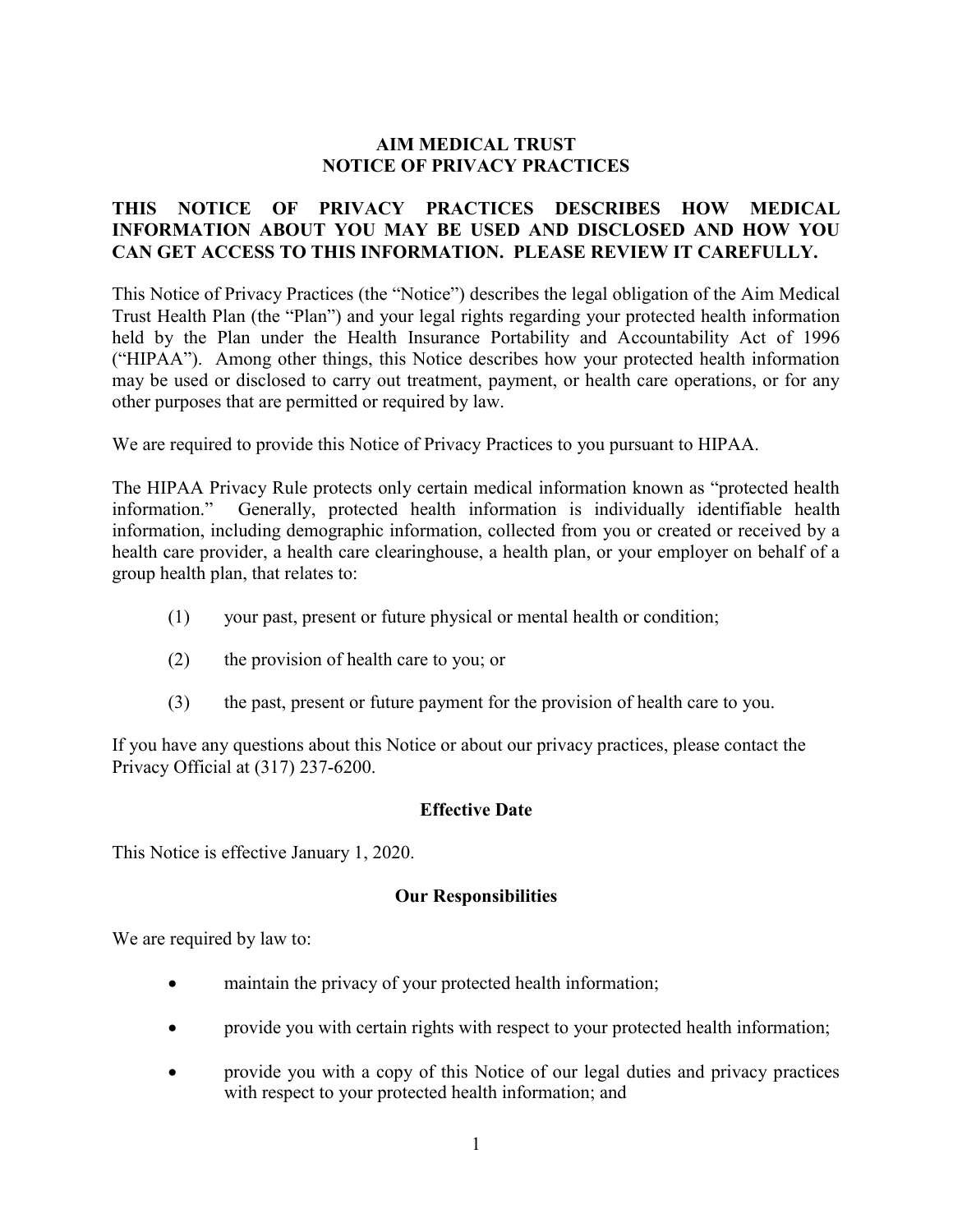• follow the terms of the Notice that is currently in effect.

We reserve the right to change the terms of this Notice and to make new provisions regarding your protected health information that we maintain, as allowed or required by law. If we make any material change to this Notice, we will provide you with a copy of our revised Notice of Privacy Practices in accordance with methods permissible under law, which may include publishing the Notice in the summary plan description or by hand-delivering the Notice to you.

# **How We May Use and Disclose Your Protected Health Information**

Under the law, we may use or disclose your protected health information under certain circumstances without your permission. The following categories describe the different ways that we may use and disclose your protected health information. For each category of uses or disclosures we will explain what we mean and present some examples. Not every use or disclosure in a category will be listed. However, all of the ways we are permitted to use and disclose information will fall within one of the categories.

**For Treatment.** We may use or disclose your protected health information to facilitate medical treatment or services by providers. We may disclose medical information about you to providers, including doctors, nurses, technicians, medical students, or other hospital personnel who are involved in taking care of you. For example, we might disclose information about your prior prescriptions to a pharmacist to determine if prior prescriptions contraindicate a pending prescription.

**For Payment.** We may use or disclose your protected health information to determine your eligibility for Plan benefits, to facilitate payment for the treatment and services you receive from health care providers, to determine benefit responsibility under the Plan, or to coordinate Plan coverage. For example, we may tell your health care provider about your medical history to determine whether a particular treatment is experimental, investigational, or medically necessary, or to determine whether the Plan will cover the treatment. We may also share your protected health information with a utilization review or precertification service provider. Likewise, we may share your protected health information with another entity to assist with the adjudication or subrogation of health claims or to another health plan to coordinate benefit payments.

**For Health Care Operations.** We may use and disclose your protected health information for other Plan operations. These uses and disclosures are necessary to run the Plan. For example, we may use medical information in connection with conducting quality assessment and improvement activities; and in connection with underwriting and premium rating, subject to the prohibition and limitations on the use and disclosure of genetic information as regulated by HIPAA and the Genetic Information and Nondiscrimination Act. We may use medical information in connection with other activities relating to Plan coverage; submitting claims for stop-loss (or excess-loss) coverage; conducting or arranging for medical review, legal services, audit services, and fraud  $\&$  abuse detection programs; business planning and development such as cost management; and business management and general Plan administrative activities.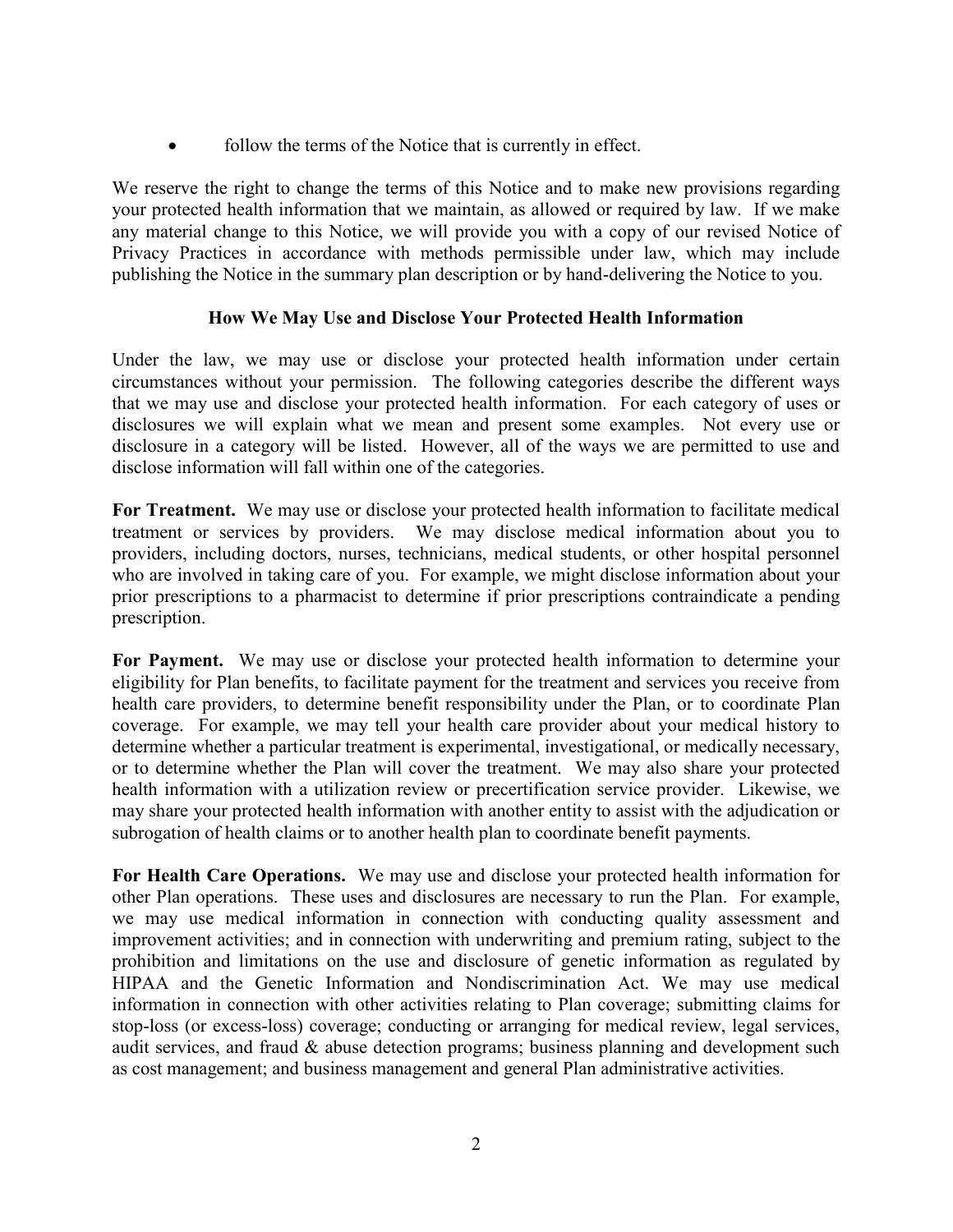**To Business Associates.** We may contract with individuals or entities known as Business Associates to perform various functions on our behalf or to provide certain types of services. In order to perform these functions or to provide these services, Business Associates will receive, create, maintain, use and/or disclose your protected health information, but only after they agree in writing with us to implement appropriate safeguards regarding your protected health information. For example, we may disclose your protected health information to a Business Associate to administer claims or to provide support services, such as utilization management, pharmacy benefit management or subrogation, but only after the Business Associate enters into a Business Associate contract with us.

**As Required by Law.** We will disclose your protected health information when required to do so by federal, state or local law. For example, we may disclose your protected health information when required by national security laws or public health disclosure laws.

**To Avert a Serious Threat to Health or Safety.** We may use and disclose your protected health information when necessary to prevent a serious threat to your health and safety, or the health and safety of the public or another person. Any disclosure, however, would only be to someone able to help prevent the threat. For example, we may disclose your protected health information in a proceeding regarding the licensure of a physician.

**To Plan Sponsors.** For the purpose of administering the plan, information may be shared between the Plan and the Trust.

# **Special Situations**

In addition to the above, the following categories describe other possible ways that we may use and disclose your protected health information. For each category of uses or disclosures, we will explain what we mean and present some examples. Not every use or disclosure in a category will be listed. However, all of the ways we are permitted to use and disclose information will fall within one of the categories.

**Organ and Tissue Donation.** If you are an organ donor, we may release your protected health information to organizations that handle organ procurement or organ, eye, or tissue transplantation or to an organ donation bank, as necessary to facilitate organ or tissue donation and transplantation.

**Military and Veterans.** If you are a member of the armed forces, we may release your protected health information as required by military command authorities. We may also release protected health information about foreign military personnel to the appropriate foreign military authority.

**Workers' Compensation.** We may release your protected health information for workers' compensation or similar programs. These programs provide benefits for work-related injuries or illness.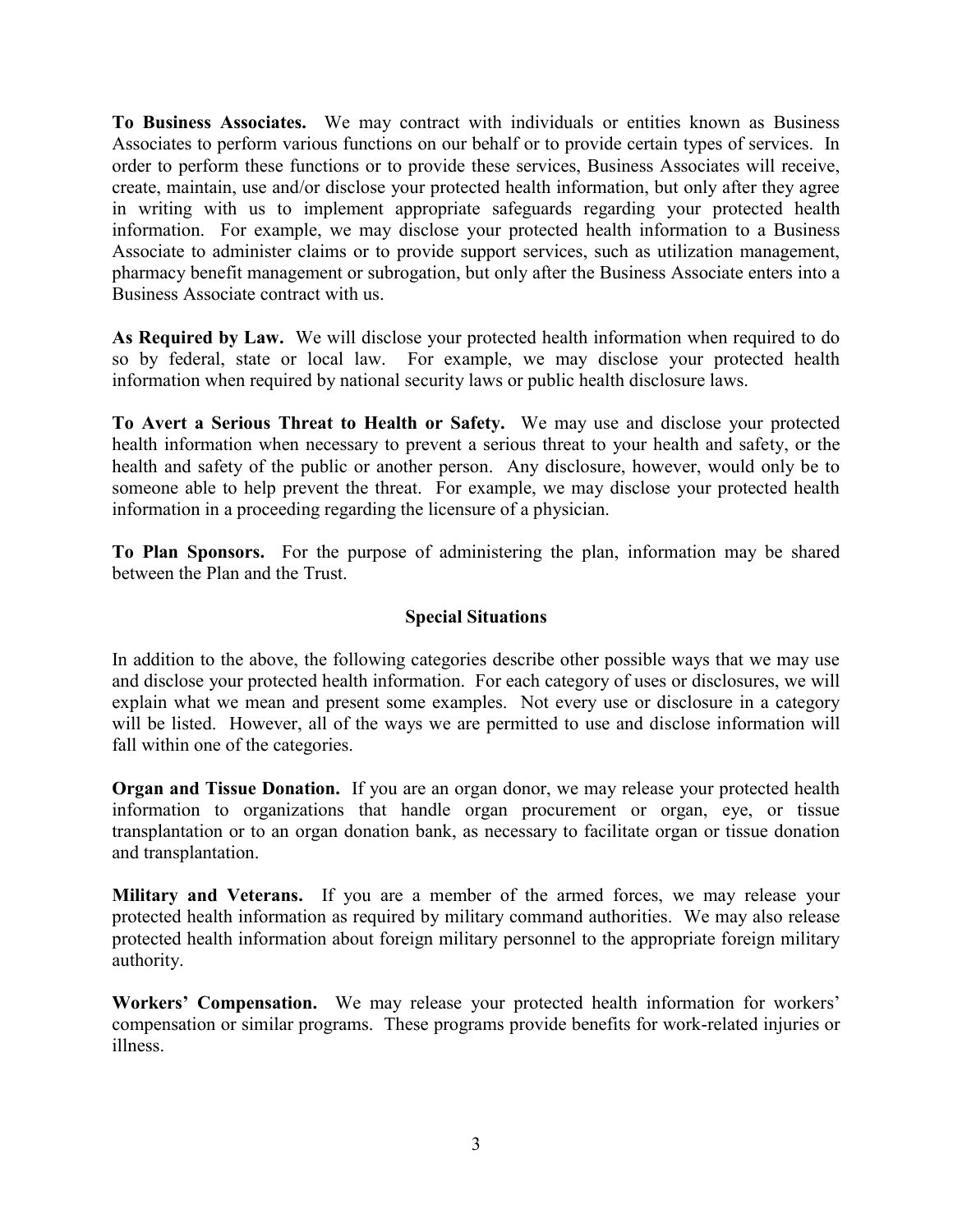**Public Health Risks.** We may disclose your protected health information for public health actions. These actions generally include the following:

- to prevent or control disease, injury, or disability;
- to report births and deaths;
- to report child abuse or neglect;
- to report reactions to medications or problems with products;
- to notify people of recalls of products they may be using;
- to notify a person who may have been exposed to a disease or may be at risk for contracting or spreading a disease or condition;
- to notify the appropriate government authority if we believe that a patient has been the victim of abuse, neglect, or domestic violence. We will only make this disclosure if you agree, or when required or authorized by law.

**Health Oversight Activities.** We may disclose your protected health information to a health oversight agency for activities authorized by law. These oversight activities include, for example, audits, investigations, inspections, and licensure. These activities are necessary for the government to monitor the health care system, government programs, and compliance with civil rights laws.

**Lawsuits and Disputes.** If you are involved in a lawsuit or a dispute, we may disclose your protected health information in response to a court or administrative order. We may also disclose your protected health information in response to a subpoena, discovery request, or other lawful process by someone else involved in the dispute, but only if efforts have been made to tell you about the request or to obtain an order protecting the information requested.

Law Enforcement. We may disclose your protected health information if asked to do so by a law enforcement official -

- in response to a court order, subpoena, warrant, summons or similar process;
- to identify or locate a suspect, fugitive, material witness, or missing person;
- about the victim of a crime if, under certain limited circumstances, we are unable to obtain the victim's agreement;
- about a death that we believe may be the result of criminal conduct; and
- about criminal conduct.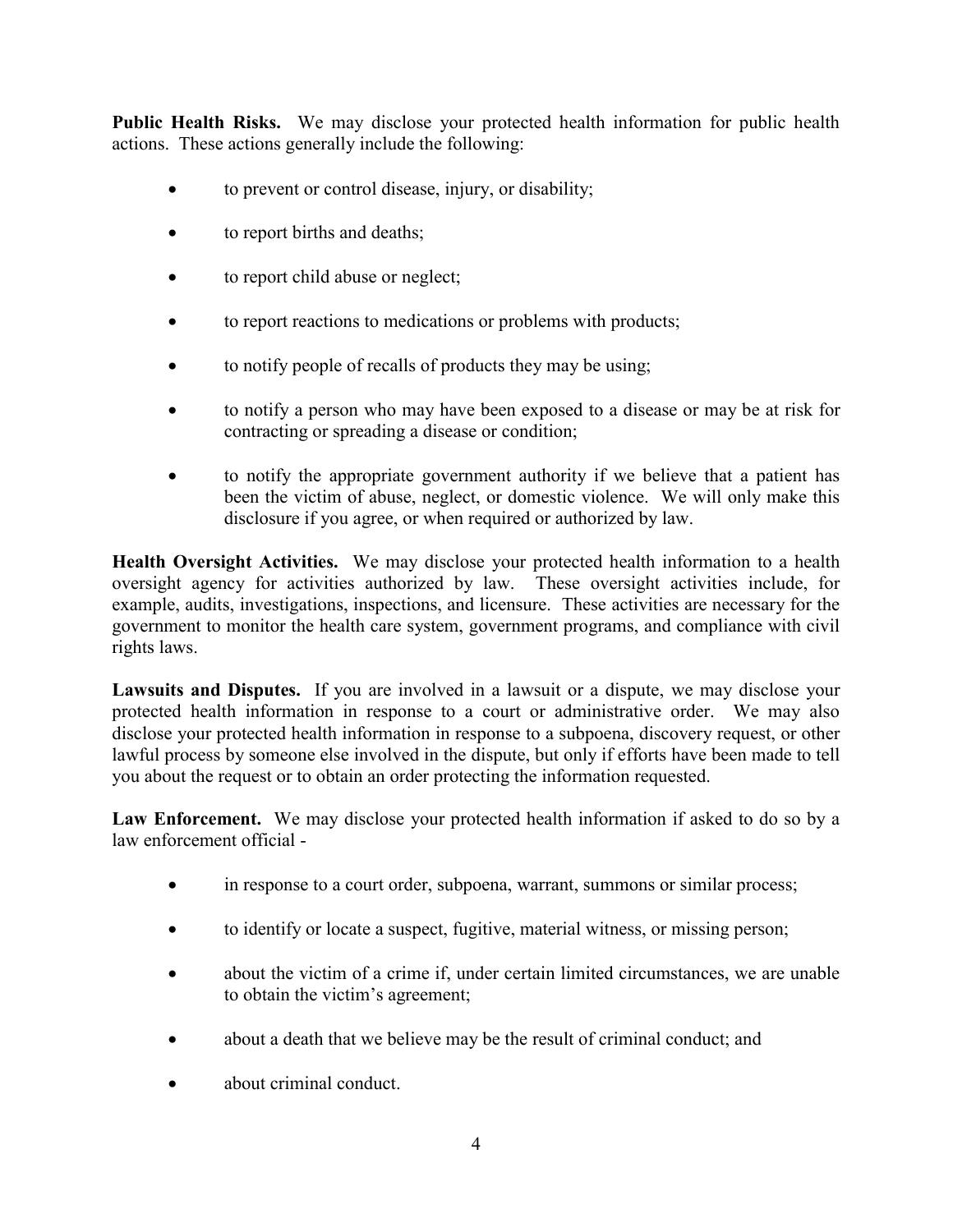**Coroners, Medical Examiners and Funeral Directors.** We may release protected health information to a coroner or medical examiner. This may be necessary, for example, to identify a deceased person or determine the cause of death. We may also release medical information about patients to funeral directors, as necessary to carry out their duties.

**National Security and Intelligence Activities.** We may release your protected health information to authorized federal officials for intelligence, counterintelligence, and other national security activities authorized by law.

**Inmates.** If you are an inmate of a correctional institution or are in the custody of a law enforcement official, we may disclose your protected health information to the correctional institution or law enforcement official if necessary (1) for the institution to provide you with health care; (2) to protect your health and safety or the health and safety of others; or (3) for the safety and security of the correctional institution.

**Research.** We may disclose your protected health information to researchers when:

- (1) the individual identifiers have been removed; or
- (2) when an institutional review board or privacy board has reviewed the research proposal and established protocols to ensure the privacy of the requested information, and approves the research.

## **Required Disclosures**

The following is a description of disclosures of your protected health information we are required to make.

**Government Audits.** We are required to disclose your protected health information to the Secretary of the United States Department of Health and Human Services when the Secretary is investigating or determining our compliance with the HIPAA privacy rule.

**Disclosures to You.** When you request, we are required to disclose to you the portion of your protected health information that contains medical records, billing records, and any other records used to make decisions regarding your health care benefits. We are also required, when requested, to provide you with an accounting of most disclosures of your protected health information if the disclosure was for reasons other than for payment, treatment, or health care operations, and if the protected health information was not disclosed pursuant to your individual authorization.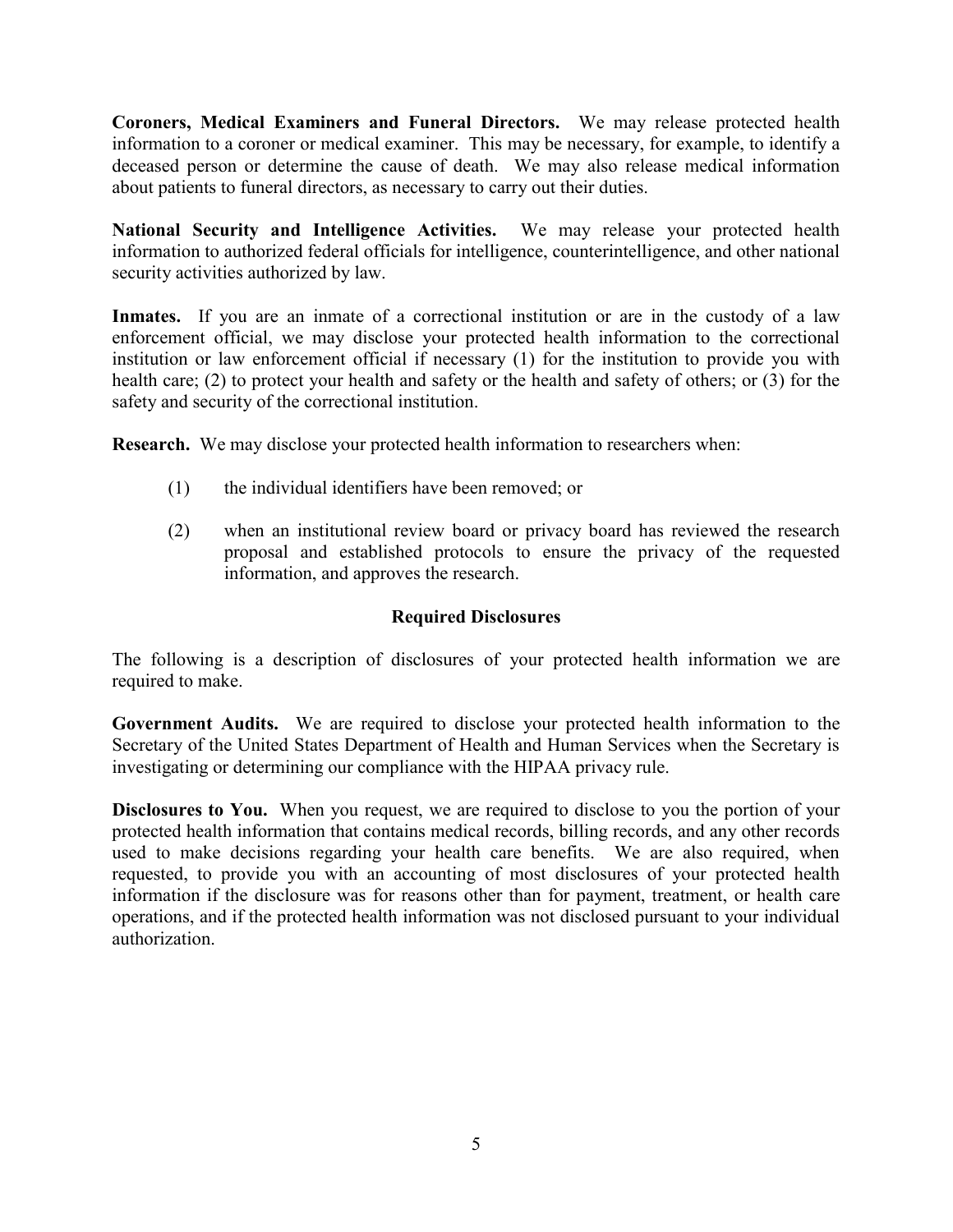#### **Other Disclosures**

**Personal Representatives.** We will disclose your protected health information to individuals authorized by you, or to an individual designated as your personal representative, attorney-infact, etc., so long as you provide us with a written notice/authorization and any supporting documents (i.e., power of attorney). Note: Under the HIPAA privacy rule, we do not have to disclose information to a personal representative if we have a reasonable belief that:

- (1) you have been, or may be, subjected to domestic violence, abuse or neglect by such person; or
- (2) treating such person as your personal representative could endanger you; and
- (3) in the exercise of professional judgment, it is not in your best interest to treat the person as your personal representative.

**Spouses and Other Family Members.** We may disclose your protected health information to a spouse or other family member that is directly relevant to such person's involvement with your care or payment related to your health care. With only limited exceptions, we will send all mail to the employee. This includes mail relating to the employee's spouse and other family members who are covered under the Plan, and includes mail with information on the use of Plan benefits by the employee's spouse and other family members and information on the denial of any Plan benefits to the employee's spouse and other family members. If a person covered under the Plan has requested Restrictions or Confidential Communications (see below under "Your Rights"), and if we have agreed to the request, we will send mail as provided by the request for Restrictions or Confidential Communications.

**Authorizations.** Other uses or disclosures of your protected health information not described above will only be made with your written authorization. You may revoke written authorization at any time, so long as the revocation is in writing. Once we receive your written revocation, it will only be effective for future uses and disclosures. It will not be effective for any information that may have been used or disclosed in reliance upon the written authorization and prior to receiving your written revocation.

# **Your Rights**

You have the following rights with respect to your protected health information:

**Right to Inspect and Copy.** You have the right to inspect and copy certain protected health information that may be used to make decisions about your health care benefits. To inspect and copy your protected health information, you must submit your request in writing to the Privacy Official. If you request a copy of the information, we may charge a reasonable fee for the costs of copying, mailing, or other supplies associated with your request.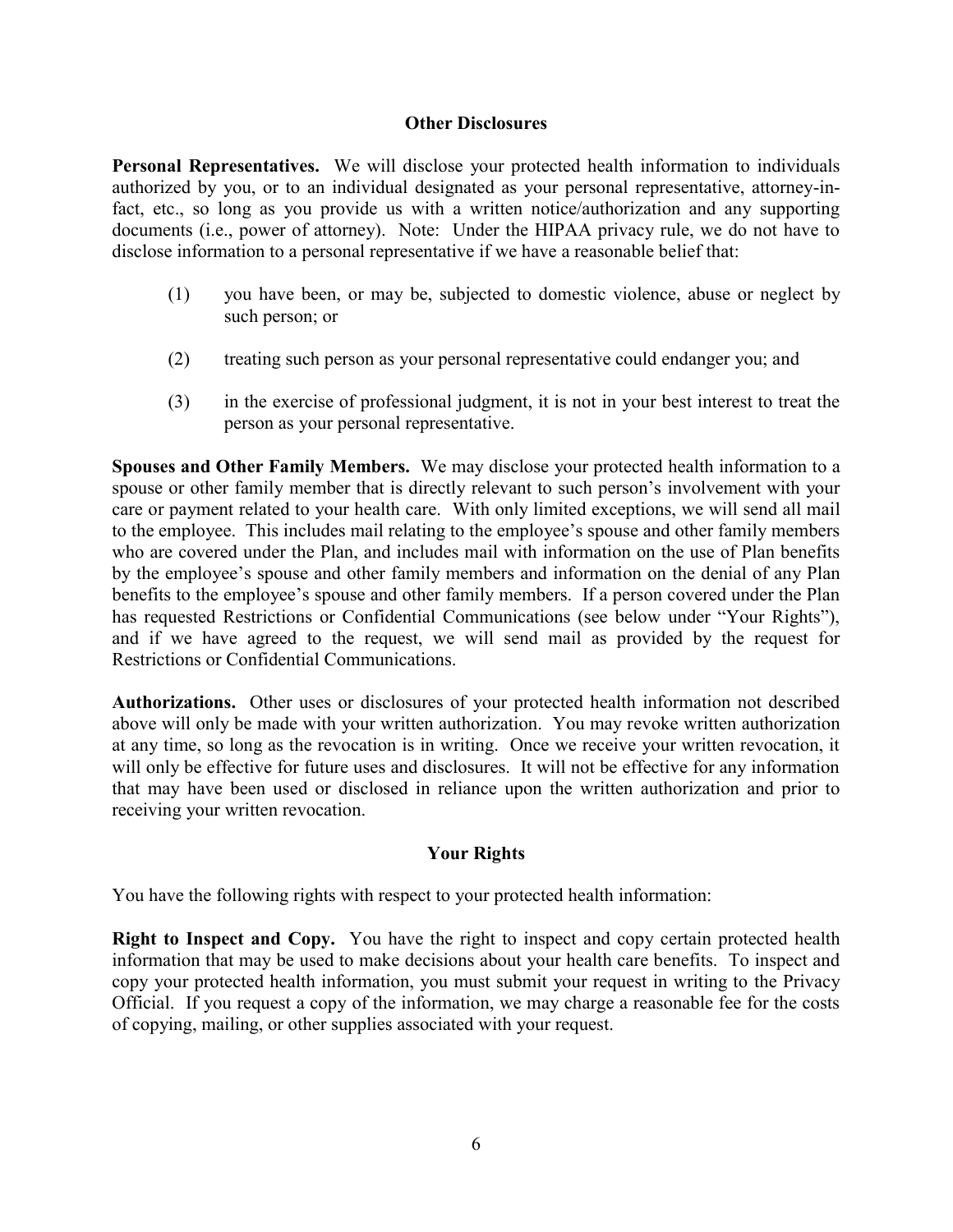We may deny your request to inspect and copy in certain very limited circumstances. If you are denied access to your medical information, you may request that the denial be reviewed by submitting a written request to the Privacy Official.

**Right to Amend.** If you feel that the protected health information we have about you is incorrect or incomplete, you may ask us to amend the information. You have the right to request an amendment for as long as the information is kept by or for the Plan.

To request an amendment, your request must be made in writing and submitted to the Privacy Official. In addition, you must provide a reason that supports your request.

We may deny your request for an amendment if it is not in writing or does not include a reason to support the request. In addition, we may deny your request if you ask us to amend information that:

- is not part of the medical information kept by or for the Plan;
- was not created by us, unless the person or entity that created the information is no longer available to make the amendment;
- is not part of the information that you would be permitted to inspect and copy; or
- is already accurate and complete.

If we deny your request, you have the right to file a statement of disagreement with us and any future disclosures of the disputed information will include your statement.

**Right to an Accounting of Disclosures.** You have the right to request an "accounting" of certain disclosures of your protected health information. The accounting will not include (1) disclosures for purposes of treatment, payment, or health care operations; (2) disclosures made to you; (3) disclosures made pursuant to your authorization; (4) disclosures made to friends or family in your presence or because of an emergency; (5) disclosures for national security purposes; and (6) disclosures incidental to otherwise permissible disclosures.

To request this list or accounting of disclosures, you must submit your request in writing to the Privacy Official. Your request must state a time period of no longer than six years and may not include dates before April 14, 2003. Your request should indicate in what form you want the list (for example, paper or electronic). The first list you request within a 12-month period will be provided free of charge. For additional lists, we may charge you for the costs of providing the list. We will notify you of the cost involved and you may choose to withdraw or modify your request at that time before any costs are incurred.

**Right to Request Restrictions.** You have the right to request a restriction or limitation on your protected health information that we use or disclose for treatment, payment, or health care operations. You also have the right to request a limit on your protected health information that we disclose to someone who is involved in your care or the payment for your care, such as a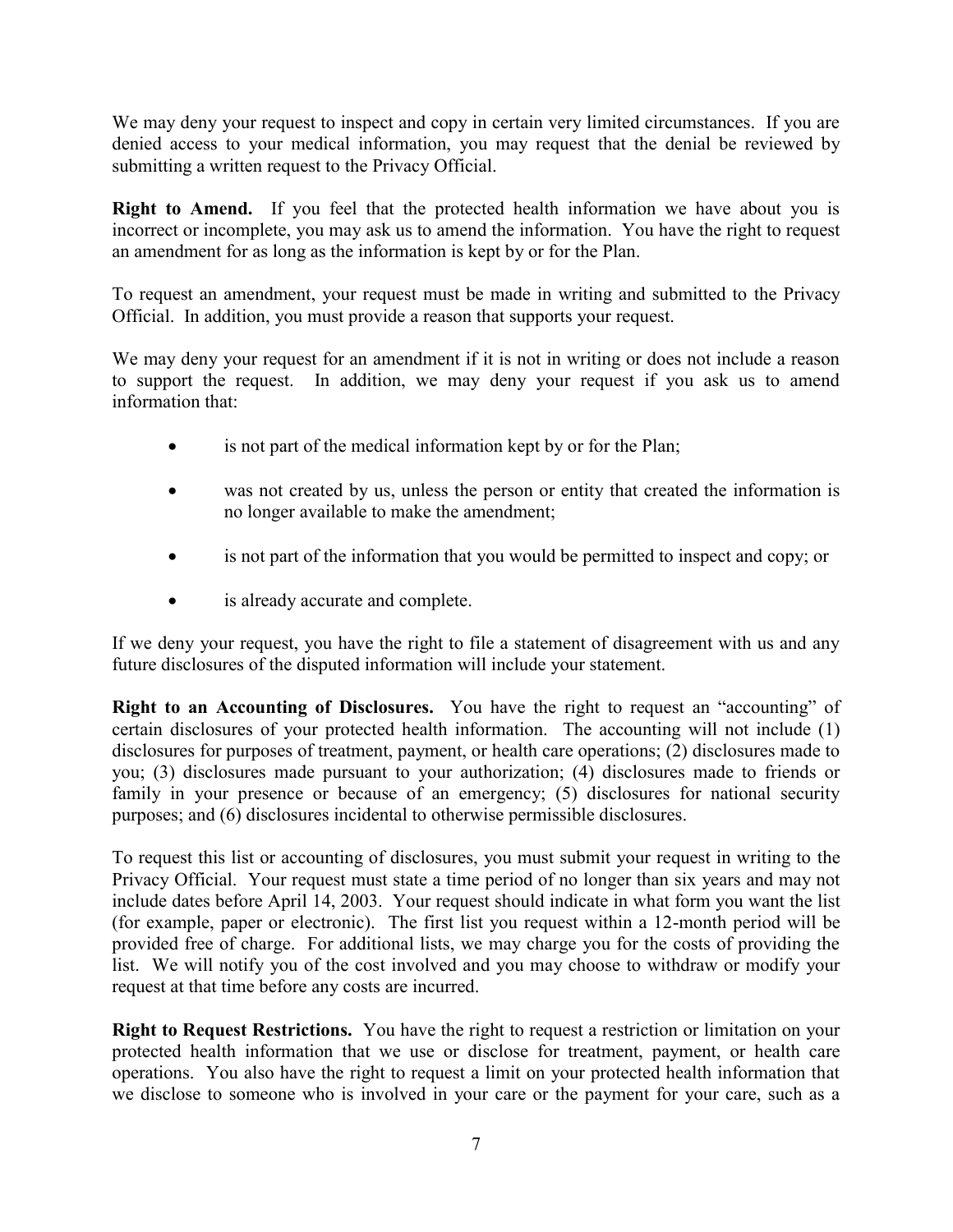family member or friend. For example, you could ask that we not use or disclose information about a surgery that you had.

Except as provided in the next paragraph, we are not required to agree to your request. However, if we do agree to the request, we will honor the restriction until you revoke it or we notify you.

We will comply with any restriction request if: (1) except as otherwise required by law, the disclosure is to the health plan for purposes of carrying out payment or health care operations (and is not for purposes of carrying out treatment); and (2) the protected health information pertains solely to a health care item or service for which the health care provider involved has been paid out-of-pocket in full.

To request restrictions, you must make your request in writing to the Privacy Official. In your request, you must tell us (1) what information you want to limit; (2) whether you want to limit our use, disclosure, or both; and  $(3)$  to whom you want the limits to apply – for example, disclosures to your spouse.

**Right to Request Confidential Communications.** You have the right to request that we communicate with you about medical matters in a certain way or at a certain location. For example, you can ask that we only contact you at work or by mail.

To request confidential communications, you must make your request in writing to the Privacy Official. We will not ask you the reason for your request. Your request must specify how or where you wish to be contacted. We will accommodate all reasonable requests if you clearly provide information that the disclosure of all or part of your protected information could endanger you.

**Right to be Notified of a Breach.** You have the right to be notified in the event that we (or a Business Associate) discover a breach of unsecured protected health information.

**Right to a Paper Copy of This Notice.** You have the right to a paper copy of this notice. You may ask us to give you a copy of this notice at any time. Even if you have agreed to receive this notice electronically, you are still entitled to a paper copy of this notice.

To obtain a paper copy of this notice, please contact the Privacy Official:

Privacy Official Aim Medical Trust 125 West Market Street, Suite 100 Indianapolis, IN 46204 Phone: (317) 237-6200